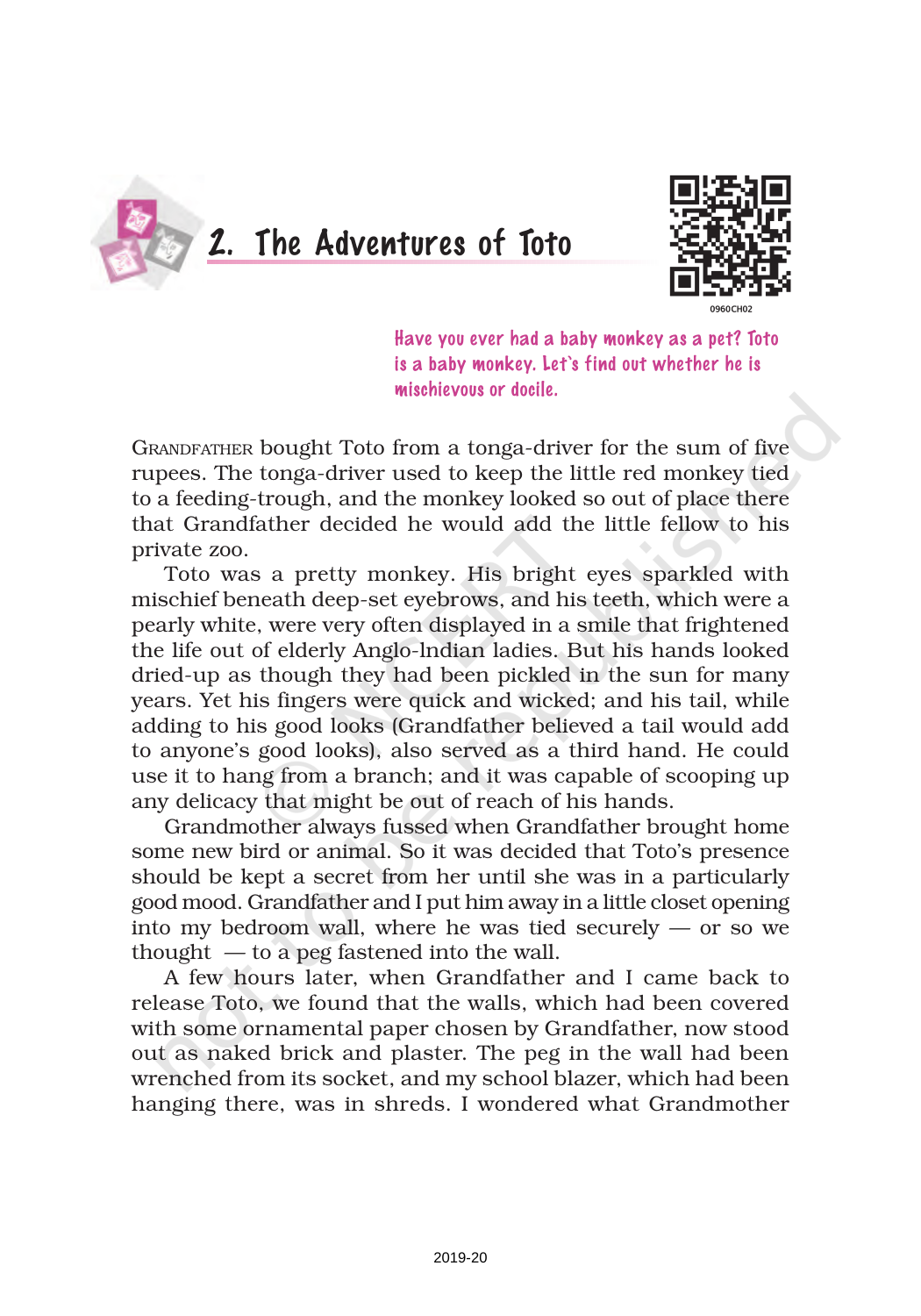would say. But Grandfather didn't worry; he seemed pleased with Toto's performance.

 "He's clever," said Grandfather. "Given time, I'm sure he could have tied the torn pieces of your blazer into a rope, and made his escape from the window!"

His presence in the house still a secret, Toto was now transferred to a big cage in the servants' quarters where a number of Grandfather's pets lived very sociably together — a tortoise, a pair of rabbits, a tame squirrel and, for a while, my pet goat. But the monkey wouldn't allow any of his companions to sleep at night; so Grandfather, who had to leave Dehra Dun next day to collect his pension in Saharanpur, decided to take him along.

Unfortunately I could not accompany Grandfather on that trip, but he told me about it afterwards. A big black canvas kit-bag was provided for Toto. This, with some straw at the bottom, became his new abode. When the bag was closed, there was no escape. Toto could not get his hands through the opening, and the canvas was too strong for him to bite his way through. His efforts to get out only had the effect of making the bag roll about on the floor or occasionally jump into the air — an exhibition that attracted a curious crowd of onlookers on the Dehra Dun railway platform.

Toto remained in the bag as far as Saharanpur, but while Grandfather was producing his ticket at the railway turnstile, Toto suddenly poked his head out of the bag and gave the ticketcollector a wide grin.

The poor man was taken aback; but, with great presence of mind and much to Grandfather's annoyance, he said, "Sir, you have a dog with you. You'll have to pay for it accordingly."

In vain did Grandfather take Toto out of the bag; in vain did he try to prove that a monkey did not qualify as a dog, or even as a quadruped. Toto was classified a dog by the ticket-collector; and three rupees was the sum handed over as his fare.

Then Grandfather, just to get his own back, took from his pocket our pet tortoise, and said, "What must I pay for this, since you charge for all animals?"

The ticket-collector looked closely at the tortoise, prodded it with his forefinger, gave Grandfather a pleased and triumphant look, and said, "No charge. It is not a dog."



8 / Moments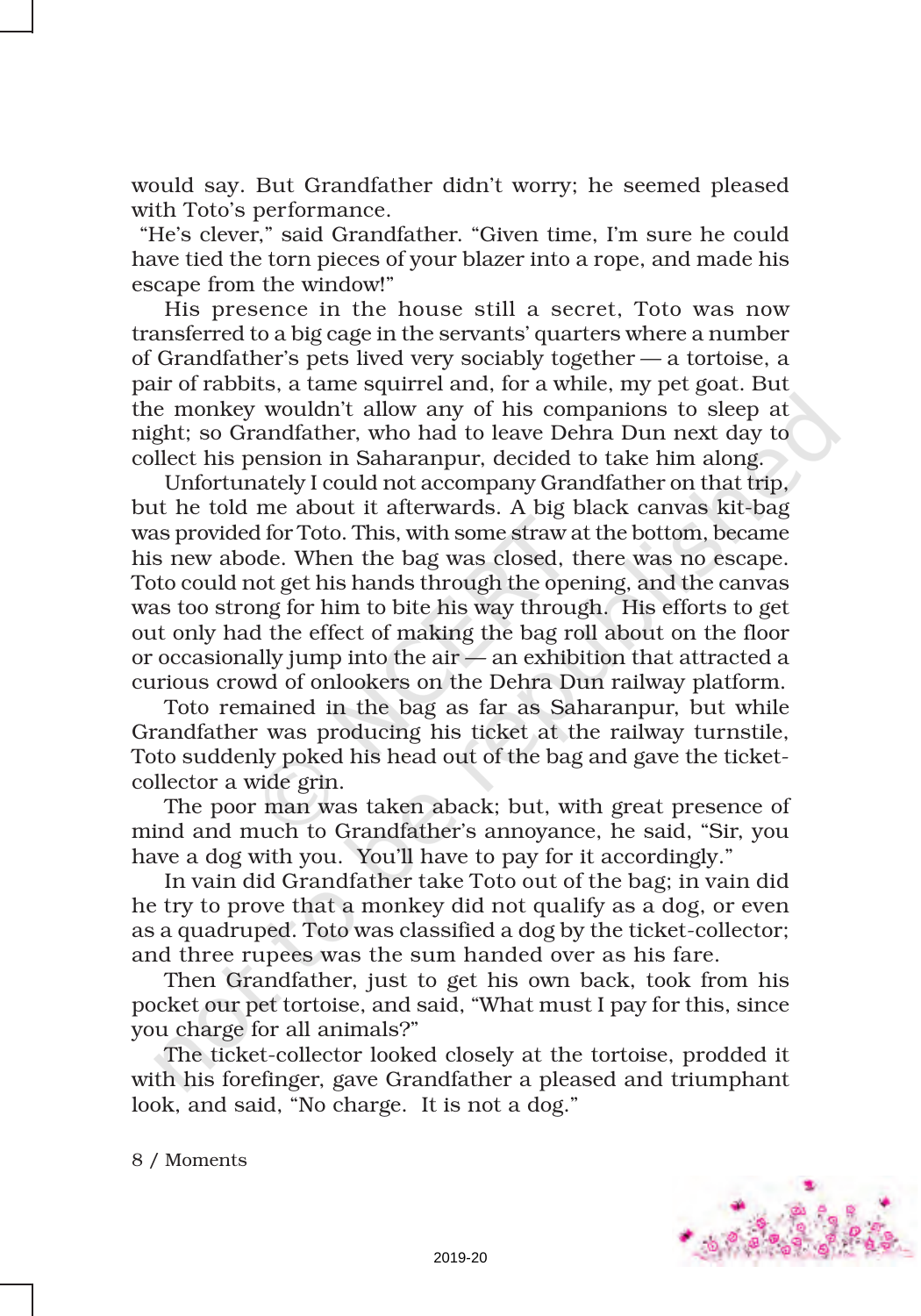

When Toto was finally accepted by Grandmother he was given a comfortable home in the stable, where he had for a companion the family donkey, Nana. On Toto's first night in the stable, Grandfather paid him a visit to see if he was comfortable. To his surprise he found Nana, without apparent cause, pulling at her halter and trying to keep her head as far as possible from a bundle of hay.

Grandfather gave Nana a slap across her haunches, and she jerked back, dragging Toto with her. He had fastened on to her long ears with his sharp little teeth.

Toto and Nana never became friends.

A great treat for Toto during cold winter evenings was the large bowl of warm water given him by Grandmother for his bath. He would cunningly test the temperature with his hand, then gradually step into the bath, first one foot, then the other (as he had seen me doing), until he was into the water up to his neck.



The Adventures of Toto/ 9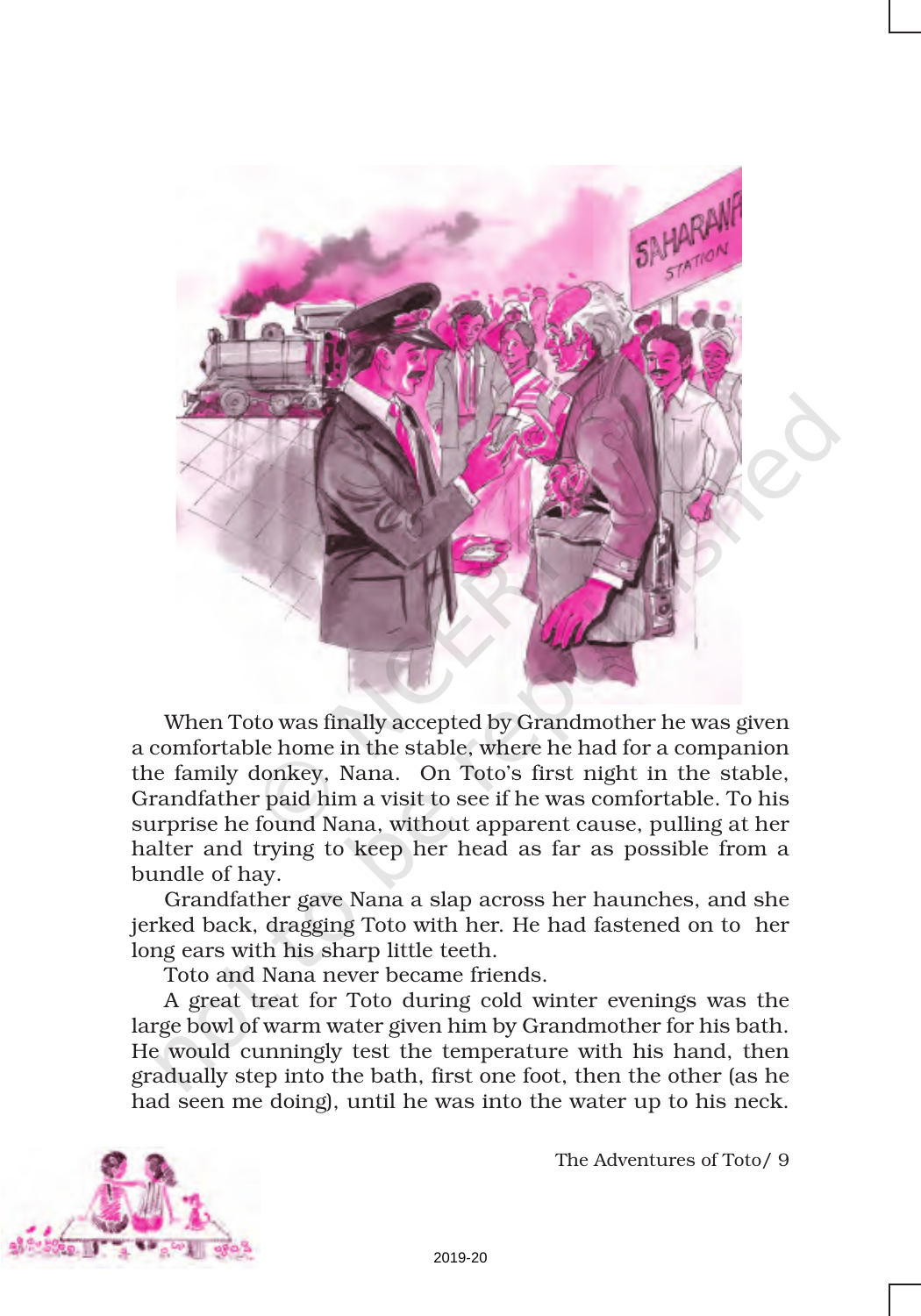Once comfortable, he would take the soap in his hands or feet, and rub himself all over. When the water became cold, he would get out and run as quickly as he could to the kitchen-fire in order to dry himself. If anyone laughed at him during this performance, Toto's feelings would be hurt and he would refuse to go on with his bath. One day Toto nearly succeeded in boiling himself alive.

A large kitchen kettle had been left on the fire to boil for tea and Toto, finding himself with nothing better to do, decided to remove the lid. Finding the water just warm enough for a bath, he got in, with his head sticking out from the open kettle. This was just fine for a while, until the water began to boil. Toto then raised himself a little; but, finding it cold outside, sat down again. He continued hopping up and down for some time, until Grandmother arrived and hauled him, half-boiled, out of the kettle.

If there is a part of the brain especially devoted to mischief, that part was largely developed in Toto. He was always tearing things to pieces. Whenever one of my aunts came near him, he made every effort to get hold of her dress and tear a hole in it.

One day, at lunch-time, a large dish of *pullao* stood in the centre of the dining-table. We entered the room to find Toto stuffing himself with rice. My grandmother screamed — and Toto threw a plate at her. One of my aunts rushed forward — and received a glass of water in the face. When Grandfather arrived, Toto picked up the dish of *pullao* and made his exit through a window. We found him in the branches of the jackfruit tree, the dish still in his arms. He remained there all afternoon, eating slowly through the rice, determined on finishing every grain. And then, in order to spite Grandmother, who had screamed at him, he threw the dish down from the tree, and chattered with delight when it broke into a hundred pieces.

Obviously Toto was not the sort of pet we could keep for long. Even Grandfather realised that. We were not well-to-do, and could not afford the frequent loss of dishes, clothes, curtains and wallpaper. So Grandfather found the tonga-driver, and sold Toto back to  $him - for only three rupees.$ 

RUSKIN BOND



10 / Moments